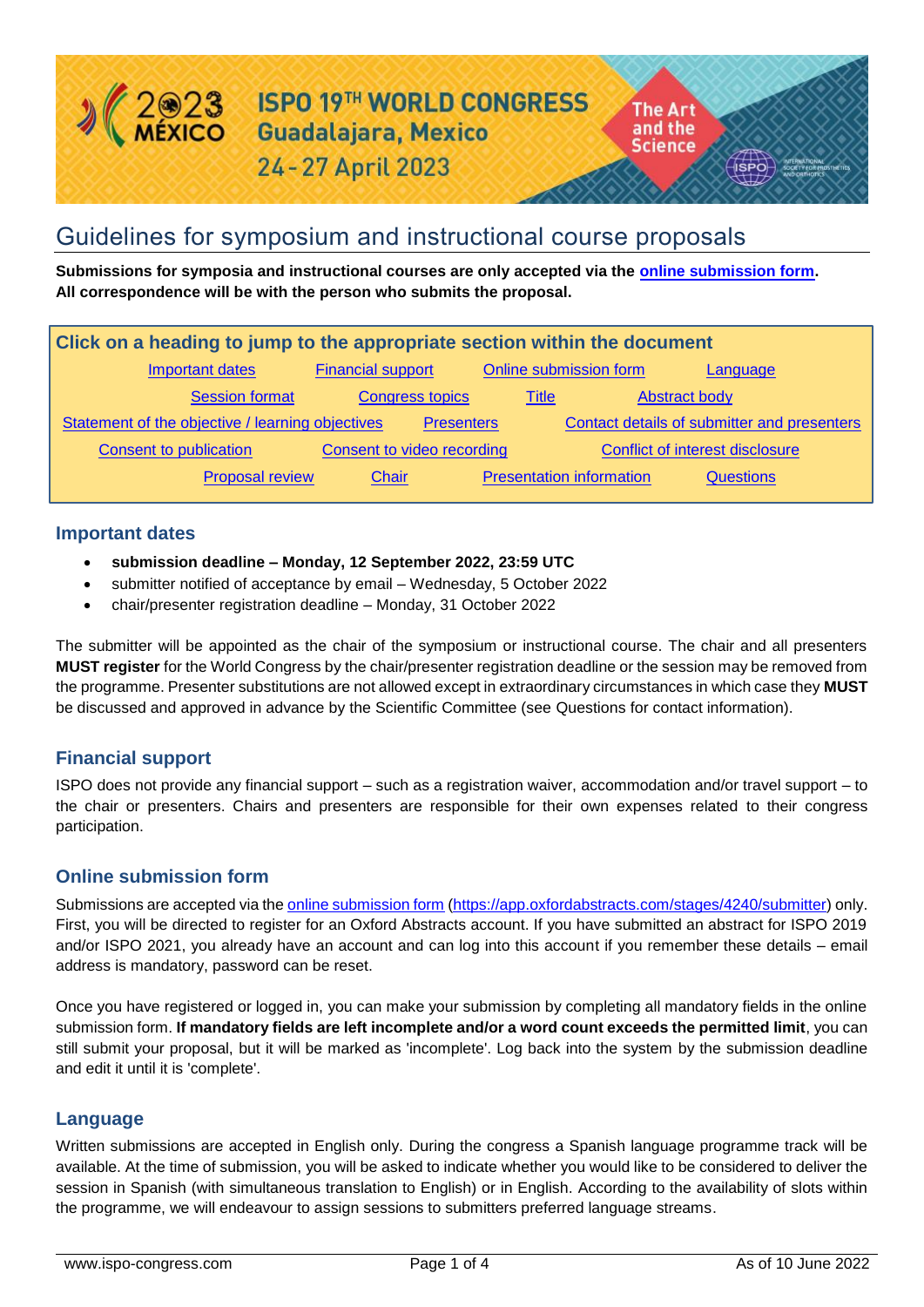# <span id="page-1-0"></span>**Session format**

During online submission, the session format for which you wish your submission to be considered should be selected from the following options:

- **Symposium**
- **Basic instructional course**
- Advanced instructional course

If you require clarification of the session format, please review the descriptions below.

The Scientific Committee reserves the right to assign a submission to a different format if it is felt more suitable.

**Symposia** present thematically related research addressing significant problems or controversies in prosthetics, orthotics, mobility and assistive devices. Symposia present differing perspectives on a particular topic through scientific debate. They bring together two or more researchers to present current developments, state of the art evidence and/or controversies, or planned research directions. Symposia should be strongly evidence and/or theory based.

**Instructional Courses** present information on practical applications of specific topics at a level suited to the practitioner. The focus is on teaching or advancing skills, and can be at a basic or advanced level. Instructional courses should clearly state the level of the intended audience in terms of the expected educational qualifications and experience in that particular area of practice, and include specific learning objectives. Instructional courses are encouraged to utilize an interactive format to enhance the learning experience for the attendees. Submitters should select one of the following for their submission:

- Basic instructional courses present information on specific topics at a level suited to the beginning practitioner. These might be topics that receive limited coverage in undergraduate curricula.
- Advanced instructional courses present information at an advanced level suited to experienced clinicians who have already specialised or who are entering a specialised area of treatment.

# <span id="page-1-1"></span>**Congress topics**

The programme will be organised by topics that are of interest to the international P&O community. During online submission, the submitter will be asked to select th[e primary and secondary topics](https://www.ispo-congress.com/en/about/event-profile/congress-topics/) applicable to their instructional course or symposium.

<span id="page-1-2"></span>The Scientific Committee reserves the right to assign a submission to a different topic if it is deemed more suitable.

#### **Title**

The title of the symposium or instructional course should concisely reflect the content. Please enter the title in Title Case (*i.e. every word should be capitalised*), maximum of 20 words.

# <span id="page-1-3"></span>**Abstract body**

The abstract body should summarise the content of the symposium or instructional course (max. 250 words). We advise preparing the abstract in WORD and then copying and pasting it from WORD into the abstract field of the online submission. Copying one table or figure with a [caption](https://support.office.com/en-us/article/add-format-or-delete-captions-in-word-82fa82a4-f0f3-438f-a422-34bb5cef9c81) from WORD is allowed. Be aware that the content of the entire abstract inclusive of figures or tables and their captions must fit on one DIN A4 page.

# <span id="page-1-4"></span>**Statement of the objective / learning objectives**

<span id="page-1-5"></span>In a separate field of the online submission you will be asked to enter a statement of the objective or learning objectives regarding what the attendees should expect to gain by the end of the session (max. 35 words).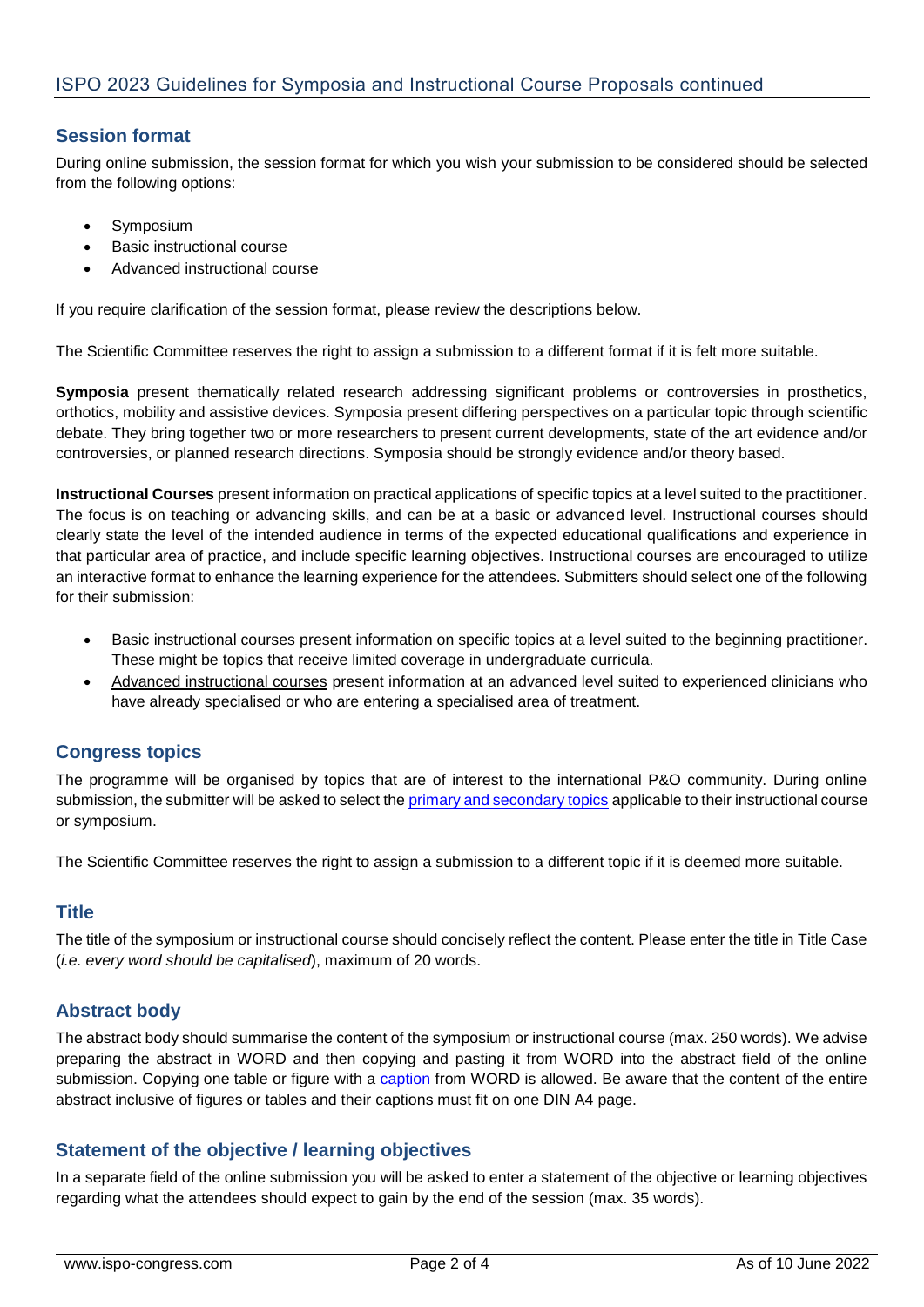### **Presenters**

The Scientific Committee suggests limiting the number of presenters to a maximum of three for both instructional courses and symposia (i.e., each with a 20-minute presentation and then 15 minutes for questions). Note that symposia require a minimum of two presenters but there is no minimum for instructional courses.

Presenter substitutions are not allowed except in extraordinary circumstances in which case they **MUST** be discussed and approved in advance by the Scientific Committee.

## **Contact details of submitter and presenters**

During online submission, the submitter (chair) is to provide the following details:

- <span id="page-2-0"></span>full name, organisation/institution, city, country of the submitter and presenters as they are to appear in the programme
- email address and phone number of the submitter and presenters (which will not appear in the programme)

#### <span id="page-2-1"></span>**Consent to publication of abstract**

During online submission, the submitter is required to consent to publication of the submitted abstract in the conference proceedings. In providing their consent, the submitter is consenting on behalf of all presenters. It is the responsibility of the submitter to verify the consent of their co-presenters as part of the submissions process.

#### <span id="page-2-2"></span>**Consent to video recording**

Pending your consent, your session may be recorded on video. ISPO would like to make these recordings available as a member benefit. During submission, you will be asked to consent to having your presentation recorded.

### **Conflict of interest disclosure**

During online submission, the submitter will be asked to disclose any conflict of interest on behalf of the chair and presenters. For guidance on conflict of interest statements, please see the ICMJE recommendations [here.](http://www.icmje.org/recommendations/browse/roles-and-responsibilities/author-responsibilities--conflicts-of-interest.html) If no conflict exists, please state that 'The author(s) declare(s) that there is no conflict of interest'.

If a conflict of interest does exist, the disclosure must clearly indicate how the conflict will be managed / mitigated in the presentation to avoid undue bias to the presentations. Submissions that do not explain how conflicts will be managed may be rejected or redirected for more appropriate submission.

#### <span id="page-2-3"></span>**Proposal review**

Submissions are reviewed and rated for scientific content by the Scientific Committee members; authors identities are not concealed during this review process. The highest-ranking submissions are accepted for presentation according to the availability of slots in the programme. The committee also makes a determination if the submission is more appropriate for another category, in which case the submitter is notified of this recommendation. Notifications to submitters will be distributed by Wednesday, 5 October 2022.

#### **Chair**

The submitter (applicant) will be considered the chair of the symposium or instructional course. The chair is solely responsible for the session and will be the only point of contact with the congress organisers. The chair is required to:

- 1. confirm availability of all presenters to attend the congress (24-27 April 2023) prior to submitting a proposal;
- 2. direct the presenters to register by the registration deadline;
- 3. provide any information to presenters before the congress; and
- 4. moderate the session (introducing the topic, introducing the speakers, soliciting questions from the audience, being the timekeeper).